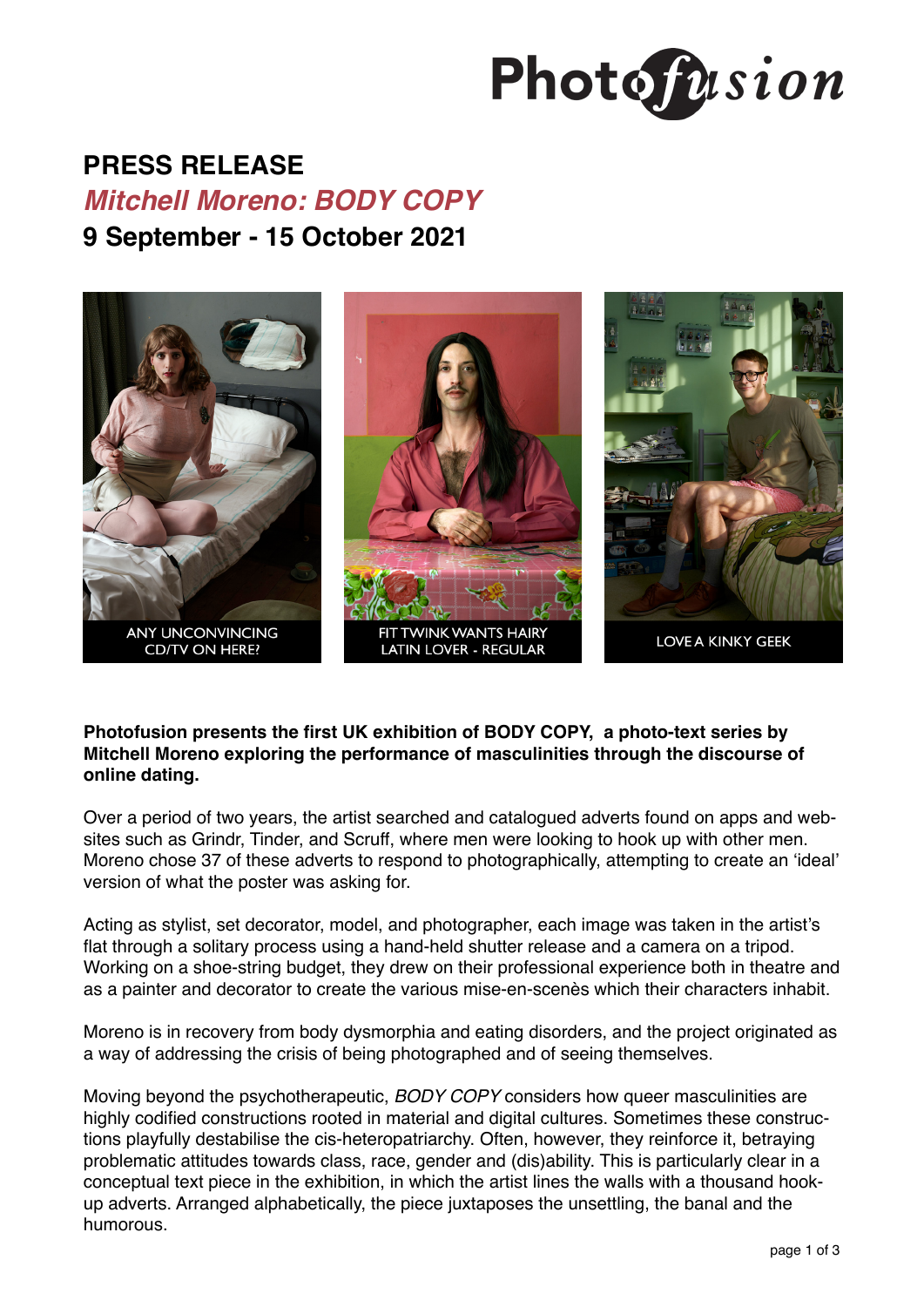Kim Shaw, Director of Photofusion, said, "It's particularly satisfying when you have the opportunity to exhibit work by an artist who you have supported throughout their career. Moreno came to Photofusion very early on, just a few months after they started working with photography. It was clear, even then, that they were making intelligent work about queer identity and representation. *BODY COPY* is a brave, beautiful, and sometimes harsh body of work. Its visual language is utterly unique– theatrical, performative and unflinching."

Mitchell Moreno said, "I take offbeat scenarios and crude stereotypes and then try to invest them with accurate detail in order to create credible and resonant characters and spaces. This generates a playful tension, and I hope the series can raise questions about identity politics while at the same time be entertaining."

Ru Paul said, "We're all born naked/ And the rest is drag."

24 colour photographs with text-titles are exhibited. Using a delimited colour palette and a rigorous approach to composition and lighting, Moreno's images have a richness and precision reminiscent of historical portrait painting.

The exhibition is relevant to anyone with an interest in gender studies; digital culture; queer theory and LGBTQIA+ issues; portrait photography; tribes and subcultures; and semiotics.

**Mitchell Moreno** was born in Leicester, UK. After studying at Cambridge University and the Royal Academy of Music, they worked for over a decade in theatre, opera, and circus as a performer and director. Following a hiatus from work due to a mental health crisis, they began exploring photography - in which they are self-taught - in 2017.

Their work - which considers the performance of gender, art-as-therapy, and kinship from a queer working-class perspective - has been exhibited internationally. Their series *BODY COPY* has recently been shown at Ballarat International Foto Biennale (Australia), Copenhagen Photo Festival (Denmark), Singapore International Photography Festival (Singapore), Encontros da Imagem (Portugal), and Photo LA (USA).

Moreno supports themself by working as a builder and decorator, and advocates for LGBTQIA+ and mental health issues.

**ENDS**

### **Notes for Editors**

**Press images** (including crops pre-sized for social media) **can be downloaded [HERE](https://drive.google.com/drive/folders/19kG76A2T7rtgDI7JaLwCH7jPumLldiOr?usp=sharing)** Please see below for terms of use.

**For further information, additional images, or interview requests, please contact:** Kim Shaw on +44 (0)207 738 5774 or email kim@photofusion.co.uk Mitchell Moreno on +44 (0)7904 355095 or email contact@mitchellmoreno.com